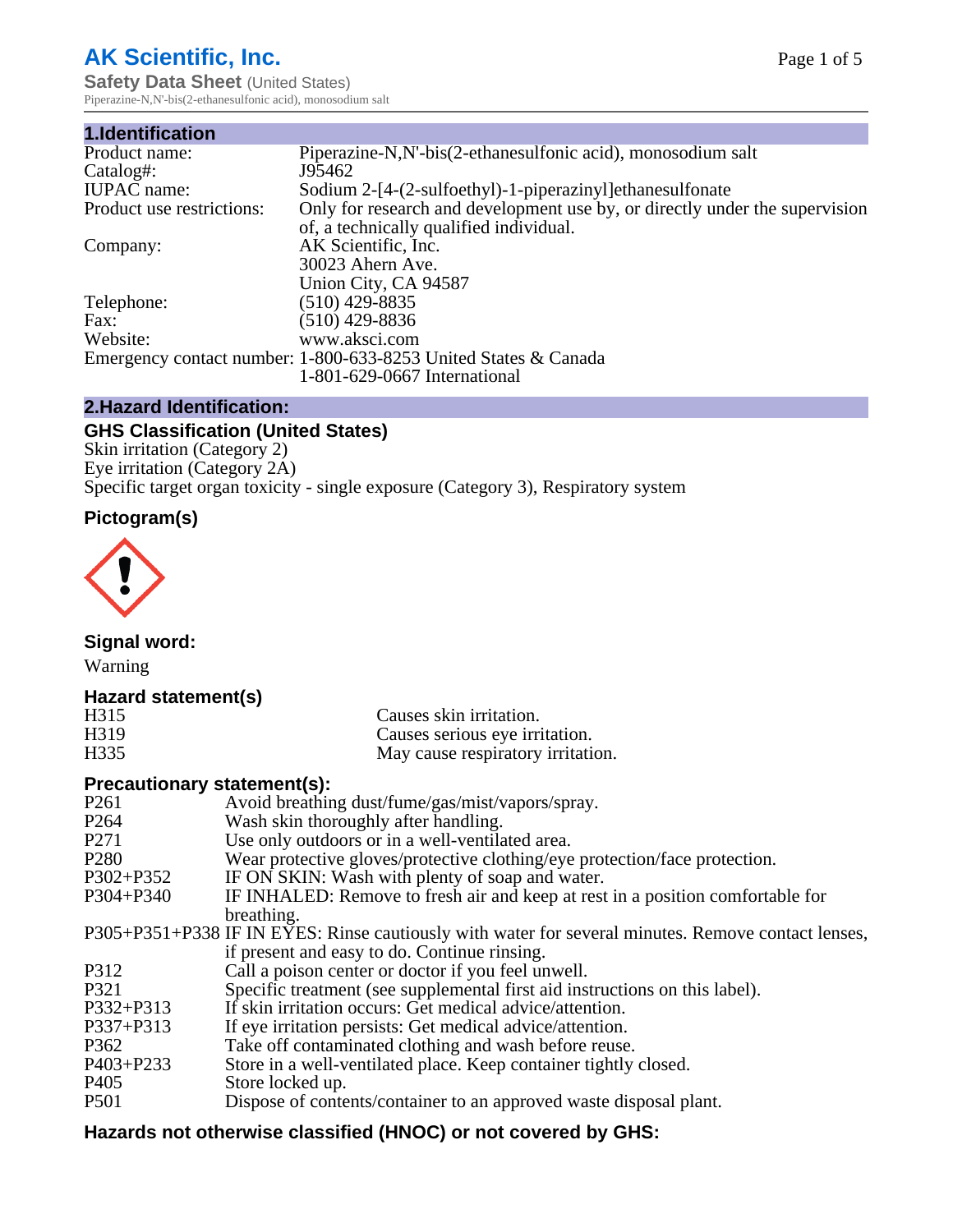#### None

# **3.Composition/Information on Ingredients**

# Purity:<br>EC:

Synonyms: IPES�Na, 1,4-Piperazinediethanesulfonic acid monosodium salt CAS#: 10010-67-0<br>Purity: 95% Not available.

#### **4. First Aid Measures**

**General Information:** Immediately remove any clothing contaminated by the product. Move out of dangerous area. Consult a physician and show this safety data sheet.

**Inhalation:** Move person to fresh air. If not breathing, give artificial respiration. If breathing is difficult, give oxygen. Obtain medical aid.

**Skin contact:** Immediately flush skin with running water for at least 15 minutes while removing contaminated clothing and shoes. Wash clothing before reuse. Obtain medical aid immediately.

**Eye contact:** Immediately flush open eyes with running water for at least 15 minutes. Obtain medical aid immediately.

**Ingestion:** Do NOT induce vomiting without medical advice. Rinse mouth with water. Never administer anything by mouth to an unconscious person. Obtain medical aid immediately.

**Most important symptoms and effects, both acute and delayed:** No further information available. Please see sections 2 and 11.

**Indication of any immediate medical attention and special treatment needed:** No further information available.

#### **5. Fire Fighting Measures**

**Suitable extinguishing media:** Use water spray, dry chemical, carbon dioxide, or chemical foam. **Specific hazards arising from the chemical:** Carbon oxides, Nitrogen oxides, Sodium oxides, Sulfur oxides.

**Advice for firefighters:** As in any fire, wear a NIOSH-approved or equivalent, pressure-demand, self-contained breathing apparatus and full protective gear. During a fire, irritating and highly toxic gases may be generated by thermal decomposition or combustion.

#### **6. Accidental Release Measures**

**Personal precautions, protective equipment and emergency procedures:** Wear protective equipment and keep unprotected personnel away. Ensure adequate ventilation. Remove all sources of ignition. Prevent further leak or spill if safe to do so. For personal protective equipment, please refer to section 8.

**Environmental precautions:** Do not let product enter drains, other waterways, or soil.

**Methods and materials for containment and cleaning up:** Prevent further leak or spill if safe to do so. Vacuum, sweep up, or absorb with inert material and place into a suitable disposal container. Consult local regulations for disposal. See section 13 for further disposal information.

#### **7. Handling and Storage**

**Precautions for safe handling:** Avoid contact with skin, eyes, and personal clothing. Wash hands thoroughly after handling. Avoid breathing fumes. Use only with adequate ventilation. Wear suitable protective clothing, gloves, and eye/face protection. Keep away from sources of ignition. Minimize dust generation and accumulation. Keep container tightly closed. Open and handle container with care. Do not eat, drink, or smoke while handling.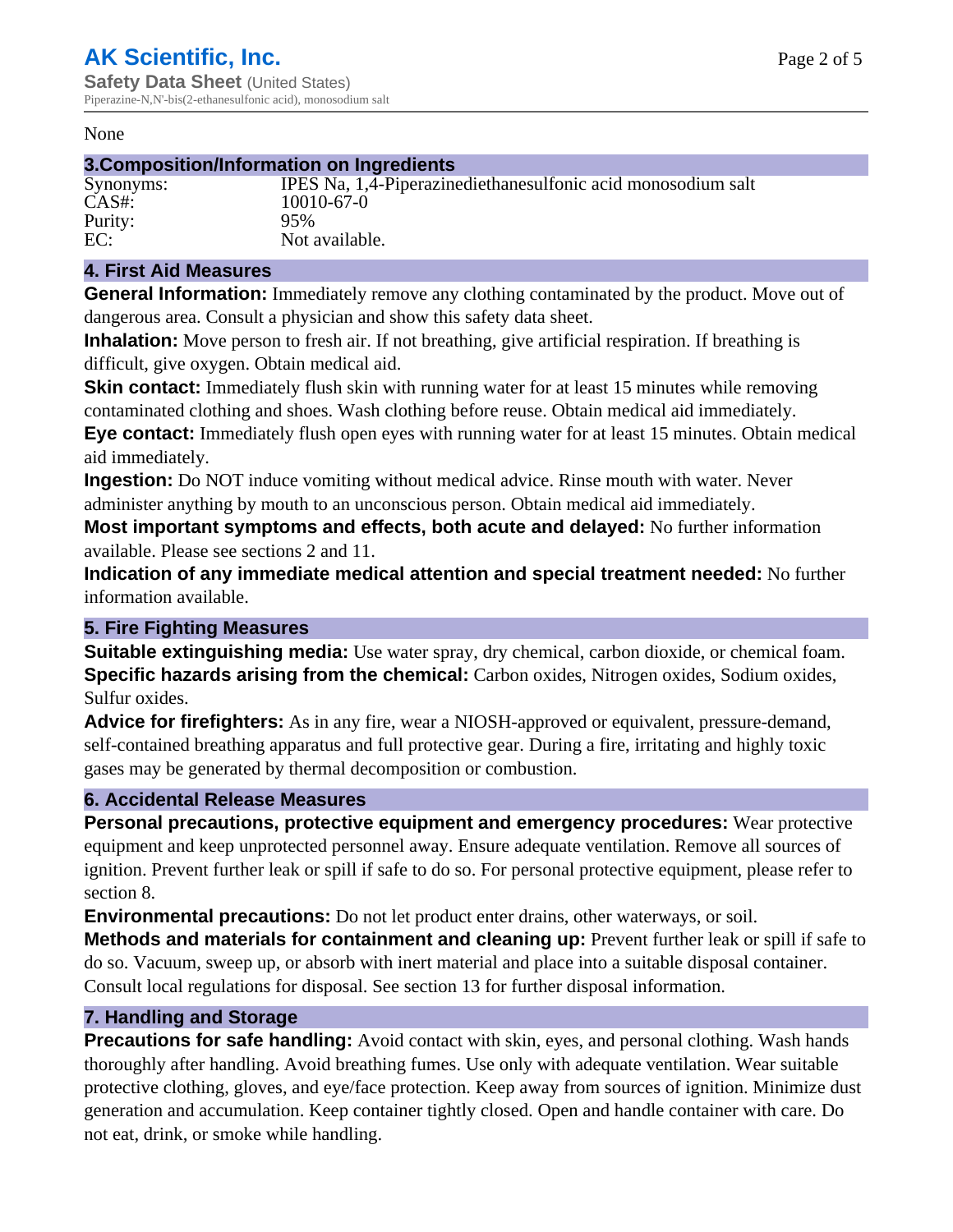**Conditions for safe storage, including any incompatibilities:** Store in a tightly-closed

container when not in use. Store in a cool, dry, well-ventilated area away from incompatible substances. Keep away from sources of ignition.

#### **8. Exposure Controls/Personal Protection**

#### **Exposure limits:**

| <b>OSHA PEL:</b>  | Not available. |
|-------------------|----------------|
| NIOSH REL:        | Not available. |
| <b>ACGIH TLV:</b> | Not available. |

**Appropriate engineering controls:** Avoid contact with skin, eyes, and clothing. Wash hands before breaks and immediately after handling the product. Facilities storing or utilizing this material should be equipped with an eyewash fountain. Use adequate general and local exhaust ventilation to keep airborne concentrations low.

#### **Personal protection**

| Eyes:        | Based on an evaluation of the eye or face hazards present, wear chemical splash-resistant<br>safety glasses or goggles with side protection. A face shield may be appropriate in some |
|--------------|---------------------------------------------------------------------------------------------------------------------------------------------------------------------------------------|
|              | workplaces. Use eyewear tested and approved under appropriate government standards<br>such as OSHA 29 CFR 1910.133 or EU EN166.                                                       |
| Hands:       | Wear gloves selected based on an evaluation of the possible hazards to hands and skin,                                                                                                |
|              | the duration of use, the physical conditions of the workplace, and the chemical resistance                                                                                            |
|              | and physical properties of the glove material.                                                                                                                                        |
|              | Skin and body: Protective clothing must be selected based on the hazards present in the workplace, the                                                                                |
|              | physical environment, the duration of exposure, and other factors. No fabric can provide                                                                                              |
|              | protection against all potential hazards; therefore it is important to select the appropriate                                                                                         |
|              | protective clothing for each specific hazard. At the minimum, wear a laboratory coat and                                                                                              |
|              | close-toed footwear.                                                                                                                                                                  |
| Respiratory: | Respirators are not a substitute for accepted engineering control measures such as<br>enclosure or confinement of the operation, general and local ventilation, and substitution      |
|              | of less toxic materials. When respiratory personal protective equipment is appropriate                                                                                                |
|              | based on an assessment of respiratory hazards in the workplace, use a NIOSH- or                                                                                                       |
|              | CEN-certified respirator.                                                                                                                                                             |

| 9. Physical and Chemical Properties |                       |  |
|-------------------------------------|-----------------------|--|
| <b>Physical State:</b>              | White powder          |  |
| Molecular Formula:                  | C8H17N2NaO6S2         |  |
| Molecular Weight:                   | 324.35                |  |
| Odor:                               | Not available.        |  |
| pH:                                 | Not available.        |  |
| <b>Boiling Point Range:</b>         | Not available.        |  |
| Freezing/Melting Point:             | Not available.        |  |
| <b>Flash Point:</b>                 | Not available.        |  |
| <b>Evaporation Rate:</b>            | Not available.        |  |
| Flammability(solid,gas):            | Please see section 2. |  |
| Explosive limits:                   | Not available.        |  |
| Vapor Pressure:                     | Not available.        |  |
| Vapor Density:                      | Not available.        |  |
| Solubility:                         | Not available.        |  |
| <b>Relative Density:</b>            | Not available.        |  |
| Refractive Index:                   | Not available.        |  |
| Volatility:                         | Not available.        |  |
| <b>Auto-ignition Temperature:</b>   | Not available.        |  |
| Decomposition Temperature:          | Not available.        |  |
| <b>Partition Coefficient:</b>       | Not available.        |  |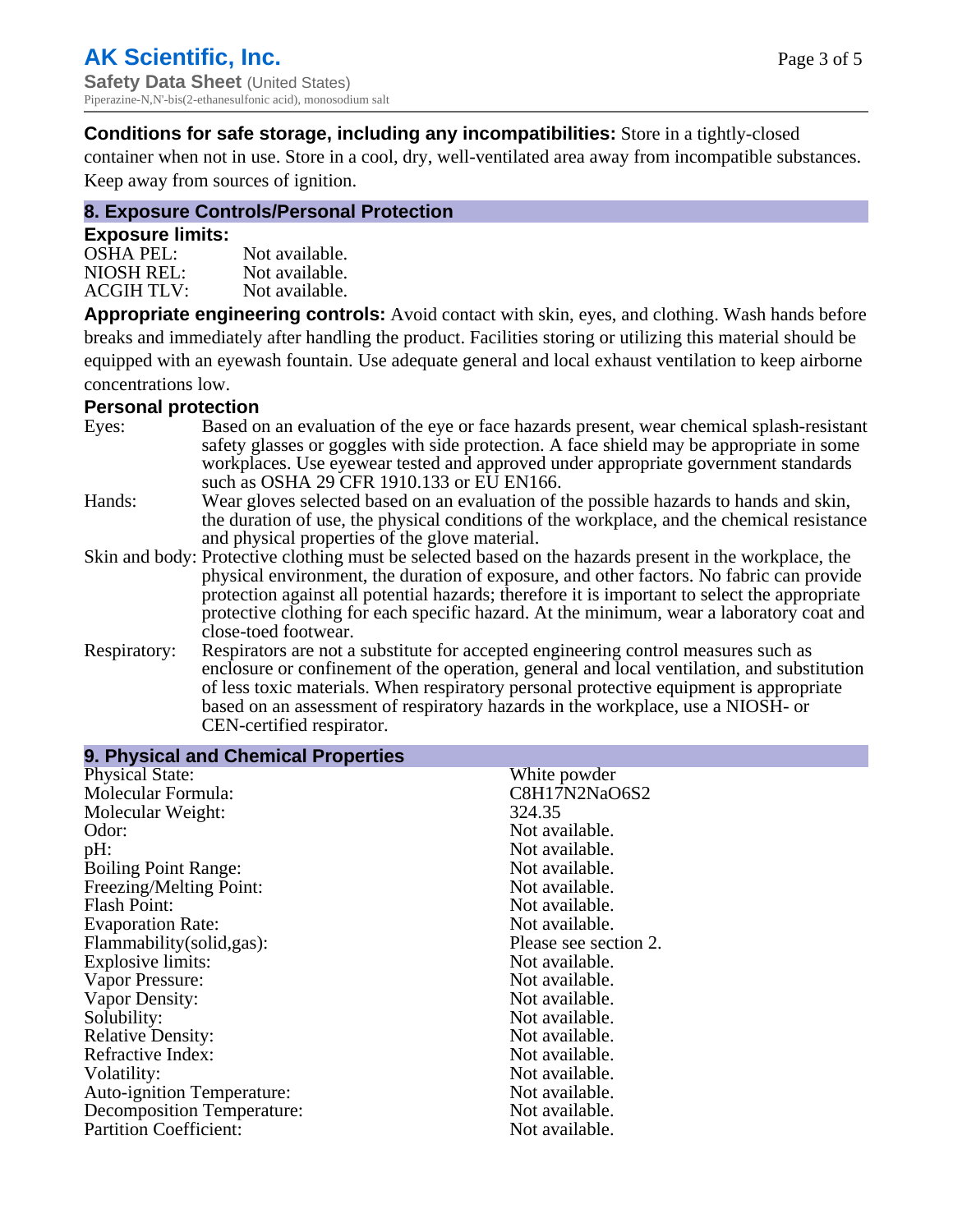# **AK Scientific, Inc.**

**Safety Data Sheet** (United States) Piperazine-N,N'-bis(2-ethanesulfonic acid), monosodium salt

| <b>10. Stability and Reactivity</b> |                                                                                                 |
|-------------------------------------|-------------------------------------------------------------------------------------------------|
| Reactivity:                         | Not available.                                                                                  |
| Chemical stability:                 | Stable under recommended temperatures and pressures.                                            |
| Possibility of hazardous reactions: | Not available.                                                                                  |
| Conditions to avoid:                | Dust generation.                                                                                |
| Incompatible materials:             | Strong oxidizing agents.                                                                        |
|                                     | Hazardous decomposition products: Carbon oxides, Nitrogen oxides, Sodium oxides, Sulfur oxides. |

#### **11. Toxicological Information**

| RTECS#                                         | Not available.                                      |
|------------------------------------------------|-----------------------------------------------------|
| Acute toxicity:                                | Not available.                                      |
| Routes of exposure:                            | Inhalation, eye contact, skin contact, ingestion.   |
| Symptoms related to the physical, chemical and | Skin contact may result in inflammation             |
| toxicological characteristics:                 | characterized by itching, scaling, reddening,       |
|                                                | blistering, pain or dryness. Eye contact may result |
|                                                | in redness, pain or severe eye damage. Inhalation   |
|                                                | may cause irritation of the lungs and respiratory   |
|                                                | system. Overexposure may result in serious illness  |
|                                                | or death.                                           |

#### **Carcinogenicity**

| IARC: | Not classified.                                                                                       |
|-------|-------------------------------------------------------------------------------------------------------|
| NTP:  | Not listed.                                                                                           |
| OSHA: | Not listed.                                                                                           |
|       | Acute toxic effects: Inflammation of the eye is characterized by redness, watering, and itching. Skin |
|       | inflammation is characterized by itching, scaling, reddening, or, occasionally,                       |
|       | blistering.                                                                                           |

| Not available. |
|----------------|
| Not available. |
| Not available. |
| Not available. |
| Not available. |
|                |

#### **13. Disposal Considerations**

**14. Transportation Information**

Disposal of waste: Chemical waste generators must determine whether a discarded chemical is classified as hazardous waste. US EPA guidelines for the classification determination are listed in 40 CFR 261.3. Additionally, waste generators must consult state and local hazardous waste regulations to ensure complete and accurate classification. Observe all federal, state and local regulations when disposing of the substance.

Disposal of packaging: Do not reuse containers. Dispose of as unused product.

| <b>14. Hansportation information</b> |  |
|--------------------------------------|--|
|                                      |  |
| Not hazardous material.              |  |
| Not available.                       |  |
| Not available.                       |  |
| Not available.                       |  |
|                                      |  |
| TBD                                  |  |
| Not available.                       |  |
| Not available.                       |  |
| Not available.                       |  |
|                                      |  |